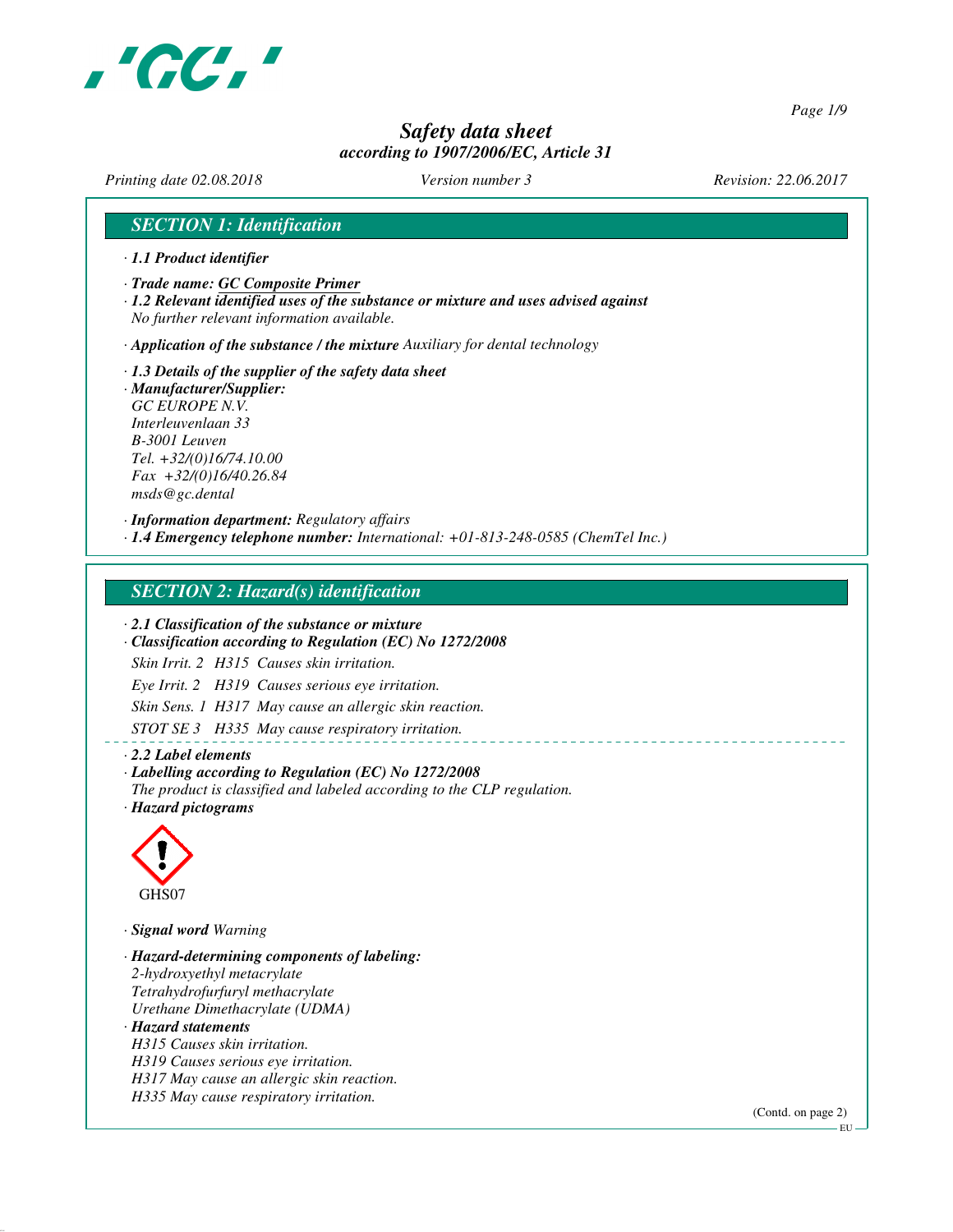*Printing date 02.08.2018 Version number 3 Revision: 22.06.2017*

*Trade name: GC Composite Primer*

|                            | (Contd. of page $1$ )                                                                                  |
|----------------------------|--------------------------------------------------------------------------------------------------------|
| · Precautionary statements |                                                                                                        |
| <i>P261</i>                | Avoid breathing dust/fume/gas/mist/vapours/spray.                                                      |
| P <sub>272</sub>           | Contaminated work clothing should not be allowed out of the workplace.                                 |
| P <sub>280</sub>           | Wear protective gloves / eye protection / face protection.                                             |
|                            | P305+P351+P338 IF IN EYES: Rinse cautiously with water for several minutes. Remove contact lenses, if  |
|                            | present and easy to do. Continue rinsing.                                                              |
| P405                       | Store locked up.                                                                                       |
| <i>P501</i>                | Dispose of contents/container in accordance with local/regional/national/international<br>regulations. |
| · 2.3 Other hazards        |                                                                                                        |
|                            | · Results of PBT and vPvB assessment                                                                   |

*· PBT: Not applicable.*

*· vPvB: Not applicable.*

## *SECTION 3: Composition/information on ingredients*

*· 3.2 Chemical characterization: Mixtures*

*· Description:*

*Only substances required to be mentioned according to Annex II of regulation 1907/2006 are listed. Information on the other substances that may be present can be obtained upon request.*

| $\cdot$ Dangerous components:                                                             |                                                                              |              |
|-------------------------------------------------------------------------------------------|------------------------------------------------------------------------------|--------------|
|                                                                                           | 868-77-9 2-hydroxyethyl metacrylate                                          | $50 - 575\%$ |
|                                                                                           | Skin Irrit. 2, H315; Eye Irrit. 2, H319; Skin Sens. 1, H317                  |              |
|                                                                                           | 72869-86-4 Urethane Dimethacrylate (UDMA)                                    | $10 - 25\%$  |
|                                                                                           | Skin Sens. 1, H317                                                           |              |
|                                                                                           | 2455-24-5 Tetrahydrofurfuryl methacrylate                                    | $10 - 25\%$  |
|                                                                                           | Skin Irrit. 2, H315; Eye Irrit. 2, H319; Skin Sens. 1, H317; STOT SE 3, H335 |              |
| A Different information. Fourthe wonding of the lighted becaud physics ushoute exclude 16 |                                                                              |              |

*· Additional information: For the wording of the listed hazard phrases refer to section 16.*

# *SECTION 4: First-aid measures*

#### *· 4.1 Description of first aid measures*

#### *· General information:*

*Immediately remove any clothing soiled by the product.*

- *If symptoms persist consult doctor.*
- *· After inhalation:*

*Supply fresh air. If required, provide artificial respiration. Keep patient warm. Consult doctor if symptoms persist. Take affected persons into fresh air and keep quiet.*

#### *· After skin contact:*

*Immediately wash with water and soap and rinse thoroughly. Seek medical treatment.*

*If skin irritation continues, consult a doctor.*

#### *· After eye contact:*

*Protect unharmed eye.*

*Rinse opened eye for several minutes under running water. Then consult a doctor.*

#### *· After swallowing:*

*Rinse out mouth and then drink plenty of water.*

*If symptoms persist consult doctor.*

*· 4.2 Most important symptoms and effects, both acute and delayed Allergic reactions*

(Contd. on page 3)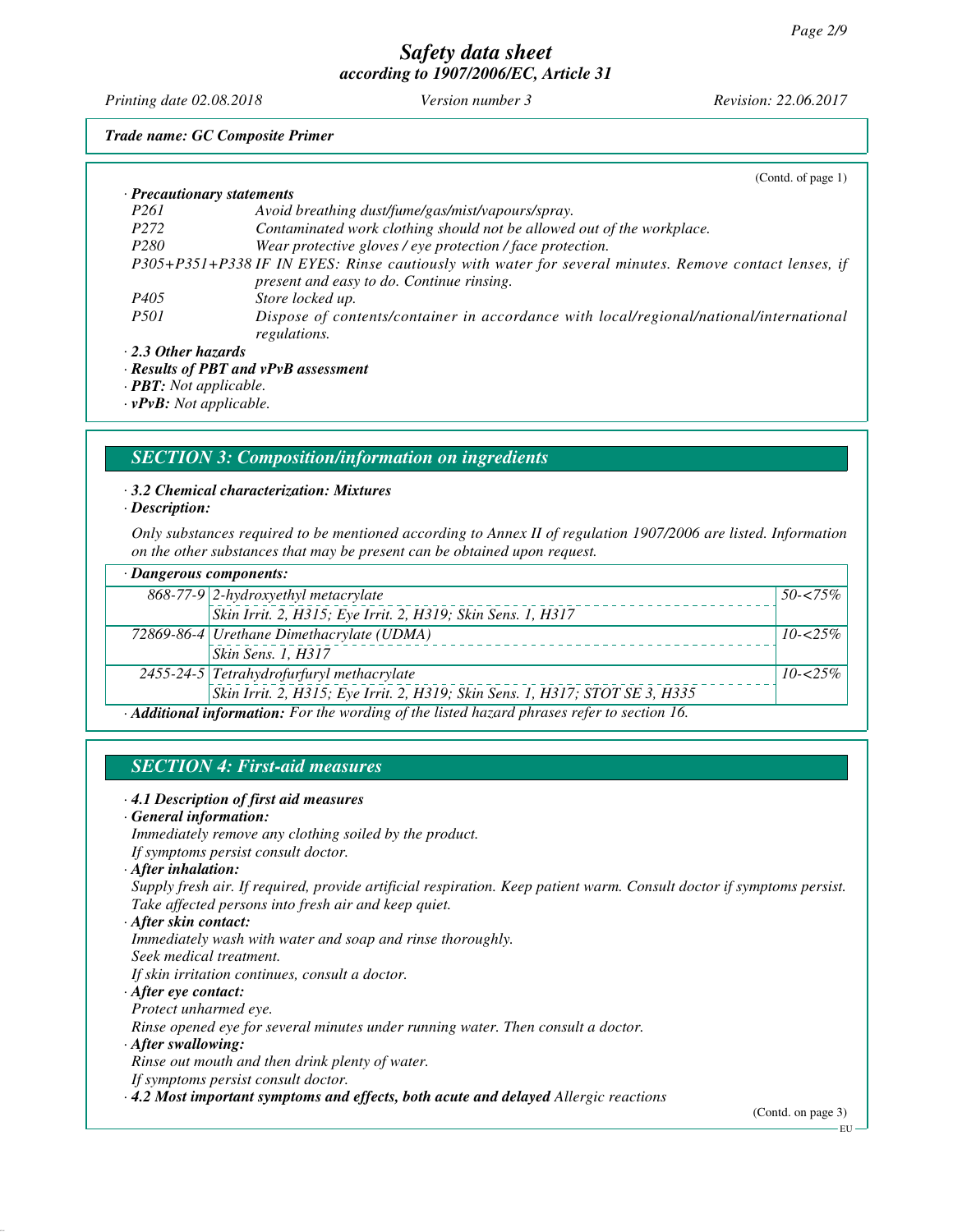*Printing date 02.08.2018 Version number 3 Revision: 22.06.2017*

(Contd. of page 2)

*Trade name: GC Composite Primer*

# *· 4.3 Indication of any immediate medical attention and special treatment needed*

*No further relevant information available.*

# *SECTION 5: Fire-fighting measures*

## *· 5.1 Extinguishing media*

*· Suitable extinguishing agents:*

*CO2, extinguishing powder or water spray. Fight larger fires with water spray or alcohol resistant foam. Use fire fighting measures that suit the environment.*

- *· For safety reasons unsuitable extinguishing agents: Water with full jet · 5.2 Special hazards arising from the substance or mixture*
- *Formation of toxic gases is possible during heating or in case of fire.*
- *· 5.3 Advice for firefighters*
- *· Protective equipment: Wear self-contained respiratory protective device.*
- *· Additional information*

*Dispose of fire debris and contaminated fire fighting water in accordance with official regulations.*

# *SECTION 6: Accidental release measures*

*· 6.1 Personal precautions, protective equipment and emergency procedures Remove persons from danger area. Avoid contact with the eyes and skin. Wear protective clothing. · 6.2 Environmental precautions: Do not allow product to reach sewage system or any water course. Do not allow to penetrate the ground/soil. · 6.3 Methods and material for containment and cleaning up: Absorb liquid components with liquid-binding material. Dispose of the collected material according to regulations. · 6.4 Reference to other sections*

*See Section 7 for information on safe handling. See Section 8 for information on personal protection equipment. See Section 13 for disposal information.*

# *SECTION 7: Handling and storage*

*· 7.1 Precautions for safe handling Ensure good ventilation/exhaustion at the workplace. Prevent formation of aerosols. Avoid contact with the eyes and skin.*

*· Information about protection against explosions and fires: No special measures required.*

*· 7.2 Conditions for safe storage, including any incompatibilities*

*· Storage:*

*· Requirements to be met by storerooms and receptacles: Store only in unopened original receptacles.*

- *· Information about storage in one common storage facility: Store away from foodstuffs.*
- *· Further information about storage conditions: Keep receptacle tightly sealed.*
- *· 7.3 Specific end use(s) No further relevant information available.*

(Contd. on page 4)

EU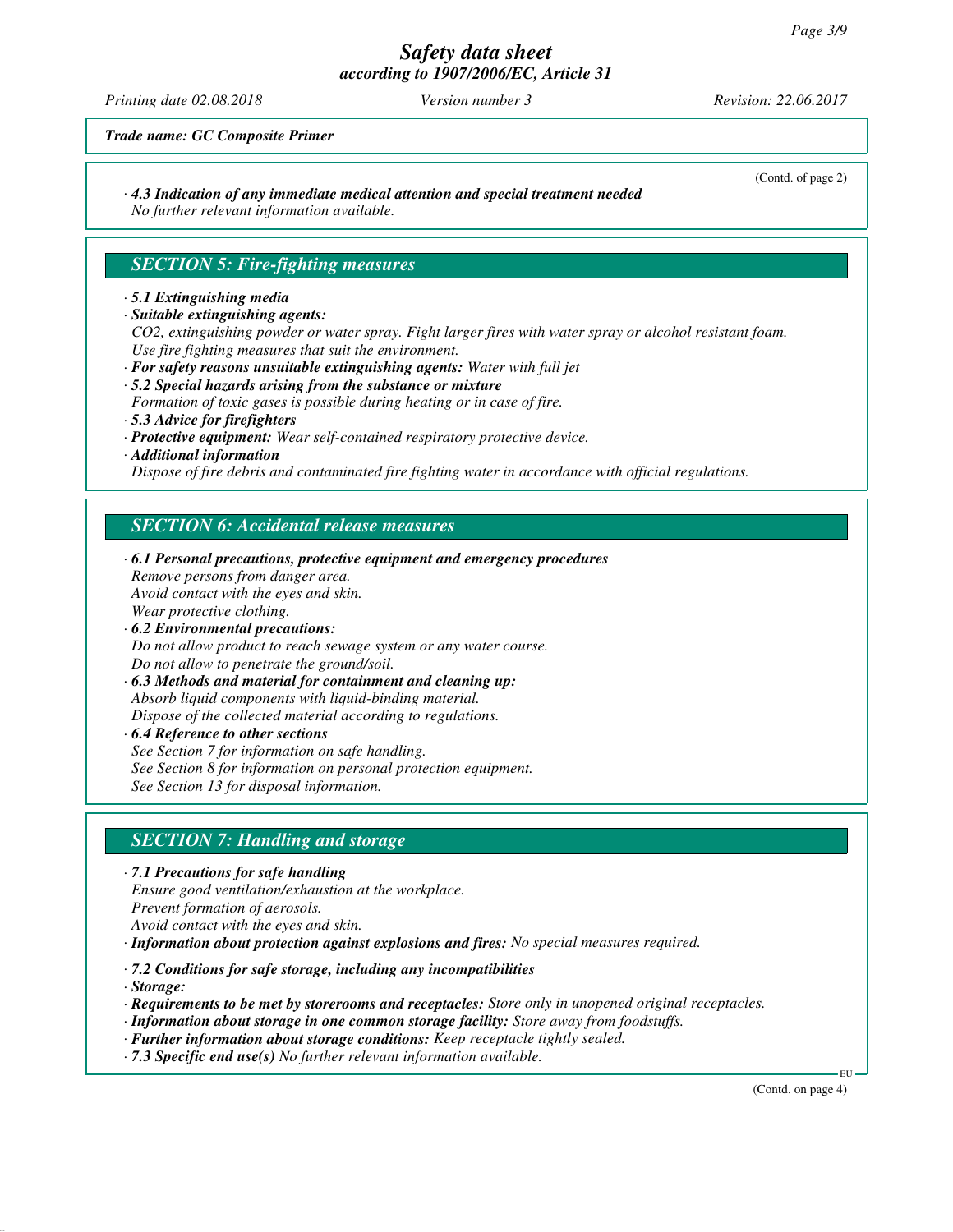*Printing date 02.08.2018 Version number 3 Revision: 22.06.2017*

*Trade name: GC Composite Primer*

(Contd. of page 3)

## *SECTION 8: Exposure controls/personal protection*

- *· Additional information about design of technical systems: No further data; see item 7.*
- *· 8.1 Control parameters*
- *· Components with limit values that require monitoring at the workplace:*

*The product does not contain any relevant quantities of materials with critical values that have to be monitored at the workplace.*

- *· Additional information: The lists that were valid during the creation were used as basis.*
- *· 8.2 Exposure controls*
- *· Personal protective equipment:*
- *· General protective and hygienic measures:*

*The usual precautionary measures for handling chemicals should be followed. Avoid contact with the eyes and skin.*

*Wash hands before breaks and at the end of work.*

*Keep away from foodstuffs, beverages and feed.*

- *Immediately remove all soiled and contaminated clothing.*
- *· Breathing equipment: Suitable respiratory protective device recommended.*
- *· Protection of hands:*



*Protective gloves*

#### *· Material of gloves*

*The selection of the suitable gloves does not only depend on the material, but also on further marks of quality and varies from manufacturer to manufacturer. As the product is a preparation of several substances, the resistance of the glove material can not be calculated in advance and has therefore to be checked prior to the application.*

*· Penetration time of glove material*

*The exact break through time has to be found out by the manufacturer of the protective gloves and has to be observed.*

*· Eye protection:*



*Tightly sealed goggles*

# *SECTION 9: Physical and chemical properties*

- *· 9.1 Information on basic physical and chemical properties*
- *· General Information*
- *· Appearance:*
- *Form: Liquid Color: Light yellow*
- 
- *· Odor: Characteristic · Odor threshold: Not determined.*

*· pH-value: Not determined.*

*· Change in condition*

*Melting point/Melting range: Undetermined.*

(Contd. on page 5)

EU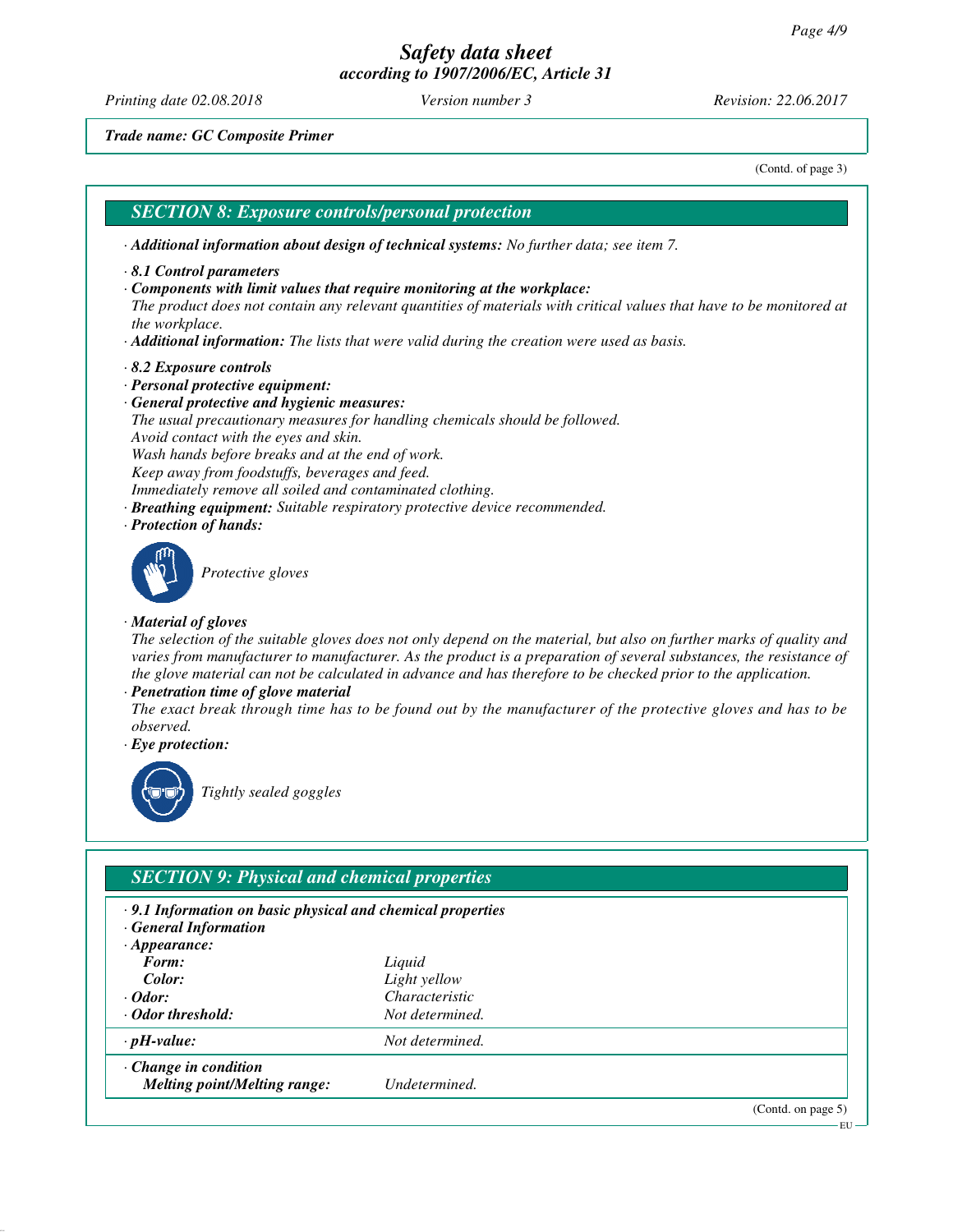| Printing date 02.08.2018                                   | Version number 3                              | Revision: 22.06.2017 |
|------------------------------------------------------------|-----------------------------------------------|----------------------|
| Trade name: GC Composite Primer                            |                                               |                      |
|                                                            |                                               | (Contd. of page 4)   |
| <b>Boiling point/Boiling range:</b>                        | Undetermined.                                 |                      |
| · Flash point:                                             | Not applicable.                               |                      |
| · Flammability (solid, gaseous):                           | Not applicable.                               |                      |
| · Ignition temperature:                                    | Undetermined.                                 |                      |
| · Decomposition temperature:                               | Not determined.                               |                      |
| · Auto igniting:                                           | Product is not selfigniting.                  |                      |
| · Danger of explosion:                                     | Product does not present an explosion hazard. |                      |
| · Explosion limits:                                        |                                               |                      |
| Lower:                                                     | Not determined.                               |                      |
| <b>Upper:</b>                                              | Not determined.                               |                      |
| · Vapor pressure:                                          | Not determined.                               |                      |
| $\cdot$ Density:                                           | Not determined.                               |                      |
| · Relative density                                         | Not determined.                               |                      |
| · Vapor density                                            | Not determined.                               |                      |
| $\cdot$ Evaporation rate                                   | Not determined.                               |                      |
| · Solubility in / Miscibility with                         |                                               |                      |
| Water:                                                     | Insoluble.                                    |                      |
| · Partition coefficient (n-octanol/water): Not determined. |                                               |                      |
| · Viscosity:                                               |                                               |                      |
| Dynamic:                                                   | Not determined.                               |                      |
| Kinematic:                                                 | Not determined.                               |                      |
| · Solvent content:                                         |                                               |                      |
| $VOC$ (EC)                                                 | $0.0 \text{ g/l}$                             |                      |
| .9.2 Other information                                     | No further relevant information available.    |                      |

## *SECTION 10: Stability and reactivity*

*· 10.1 Reactivity No further relevant information available.*

*· 10.2 Chemical stability*

*· Thermal decomposition / conditions to be avoided: No decomposition if used according to specifications.*

- *· 10.3 Possibility of hazardous reactions No dangerous reactions known.*
- *· 10.4 Conditions to avoid No further relevant information available.*
- *· 10.5 Incompatible materials: No further relevant information available.*

*· 10.6 Hazardous decomposition products: No dangerous decomposition products known.*

## *SECTION 11: Toxicological information*

*· 11.1 Information on toxicological effects*

*· Acute toxicity: Based on available data, the classification criteria are not met.*

*· LD/LC50 values that are relevant for classification:*

*72869-86-4 Urethane Dimethacrylate (UDMA)*

*Oral LD50 > 5000 mg/kg (rat female) (OECD 401)*

(Contd. on page 6)

EU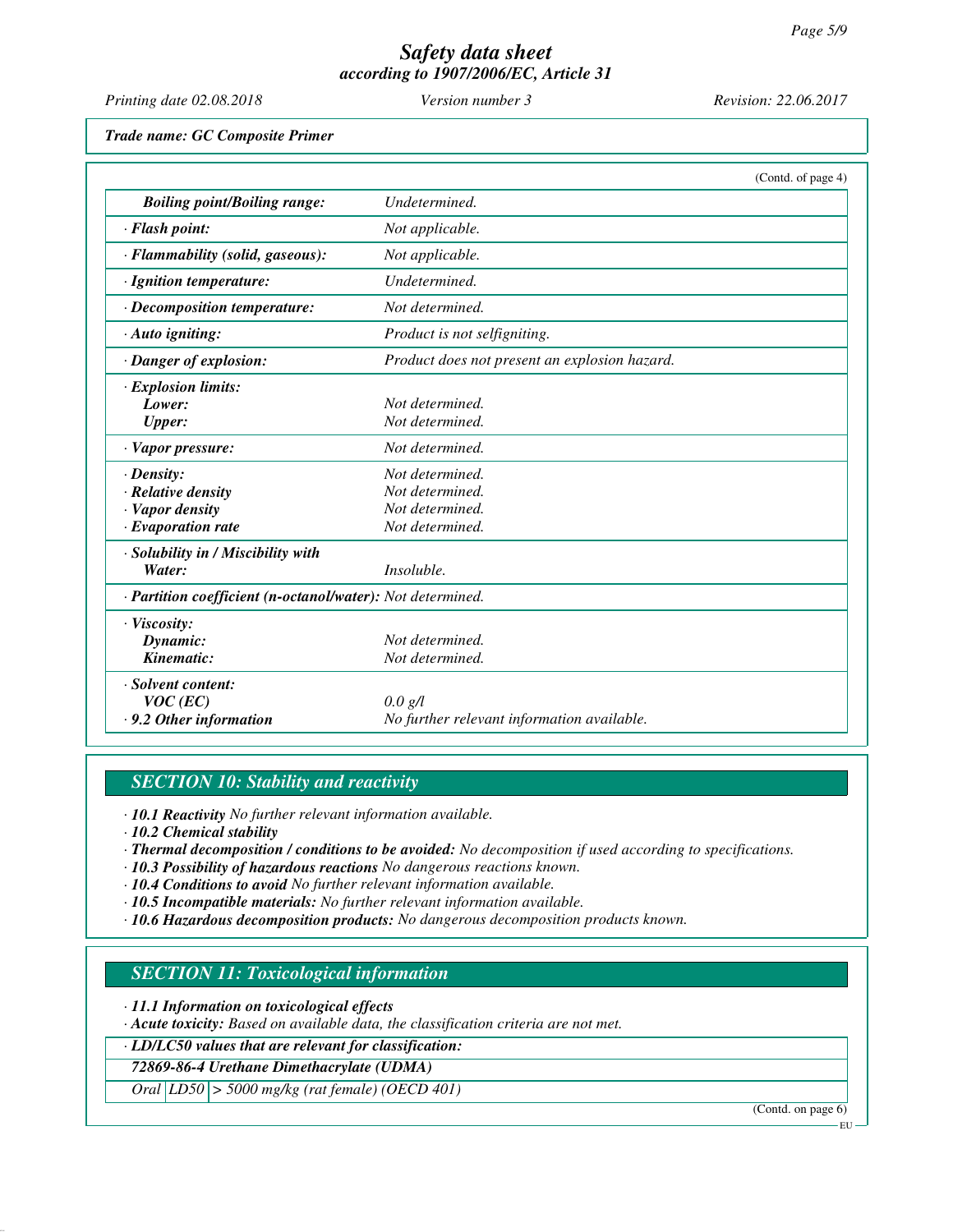*Printing date 02.08.2018 Version number 3 Revision: 22.06.2017*

*Trade name: GC Composite Primer*

| · Primary irritant effect:                                                                       | (Contd. of page 5) |
|--------------------------------------------------------------------------------------------------|--------------------|
| $\cdot$ on the skin:                                                                             |                    |
| Causes skin irritation.                                                                          |                    |
| $\cdot$ on the eye:                                                                              |                    |
| Causes serious eye irritation.                                                                   |                    |
| · Sensitization:                                                                                 |                    |
| May cause an allergic skin reaction.                                                             |                    |
| · Additional toxicological information:                                                          |                    |
| · OSHA-Ca (Occupational Safety & Health Administration)                                          |                    |
| None of the ingredients is listed.                                                               |                    |
| · Repeated dose toxicity No further relevant information available.                              |                    |
| $\cdot$ CMR effects (carcinogenity, mutagenicity and toxicity for reproduction)                  |                    |
| No further relevant information available.                                                       |                    |
| $\cdot$ Germ cell mutagenicity Based on available data, the classification criteria are not met. |                    |
| · Carcinogenicity Based on available data, the classification criteria are not met.              |                    |
| · Reproductive toxicity Based on available data, the classification criteria are not met.        |                    |
| $\cdot$ STOT-single exposure                                                                     |                    |
| May cause respiratory irritation.                                                                |                    |
| $\cdot$ STOT-repeated exposure Based on available data, the classification criteria are not met. |                    |
| · Aspiration hazard Based on available data, the classification criteria are not met.            |                    |
|                                                                                                  |                    |
| <b>SECTION 12: Ecological information</b>                                                        |                    |
|                                                                                                  |                    |
| $\cdot$ 12.1 Toxicity                                                                            |                    |
| $\cdot$ Aquatic toxicity:                                                                        |                    |

*2455-24-5 Tetrahydrofurfuryl methacrylate*

*LC50/96h 34.7 mg/L (fish)*

*72869-86-4 Urethane Dimethacrylate (UDMA)*

*EC50/48h (static) > 1.2 mg/l (daphnia magna) (OECD 202)*

*· 12.2 Persistence and degradability No further relevant information available.*

*· 12.3 Bioaccumulative potential No further relevant information available.*

*· 12.4 Mobility in soil No further relevant information available.*

*· Additional ecological information:*

#### *· General notes:*

*Water hazard class 1 (Self-assessment): slightly hazardous for water*

*Do not allow undiluted product or large quantities of it to reach ground water, water course or sewage system.*

- *· 12.5 Results of PBT and vPvB assessment*
- *· PBT: Not applicable.*
- *· vPvB: Not applicable.*
- *· 12.6 Other adverse effects No further relevant information available.*

# *SECTION 13: Disposal considerations*

- *· 13.1 Waste treatment methods*
- *· Recommendation:*

*Must not be disposed of together with household garbage. Do not allow product to reach sewage system.*

(Contd. on page 7)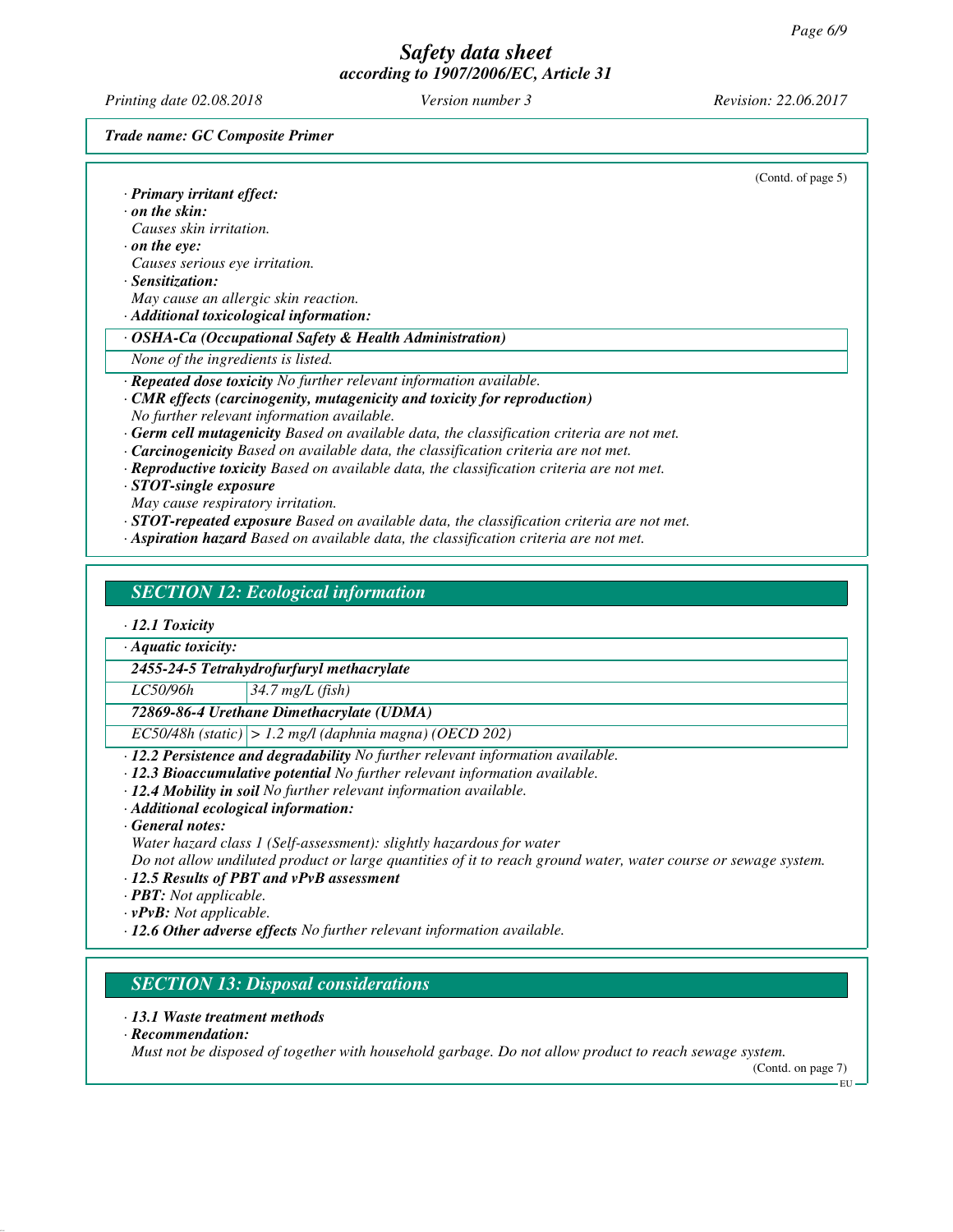*Printing date 02.08.2018 Version number 3 Revision: 22.06.2017*

*Trade name: GC Composite Primer*

|                            | (Contd. of page $6$ )                                                                                                                                           |
|----------------------------|-----------------------------------------------------------------------------------------------------------------------------------------------------------------|
| · European waste catalogue |                                                                                                                                                                 |
| 18 00 00                   | <b>WASTES FROM HUMAN OR ANIMAL HEALTH CARE AND/OR RELATED RESEARCH (except</b><br>$\vert$ kitchen and restaurant wastes not arising from immediate health care) |
| 18 01 00                   | wastes from natal care, diagnosis, treatment or prevention of disease in humans                                                                                 |
|                            | 18 01 06* $\vert$ chemicals consisting of or containing hazardous substances                                                                                    |

*· Uncleaned packagings:*

*· Recommendation: Disposal must be made according to official regulations.*

| <b>SECTION 14: Transport information</b>                                                                          |                 |  |
|-------------------------------------------------------------------------------------------------------------------|-----------------|--|
| $\cdot$ 14.1 UN-Number<br>· ADR, ADN, IMDG, IATA                                                                  | not regulated   |  |
| $\cdot$ 14.2 UN proper shipping name<br>· ADR, ADN, IMDG, IATA                                                    | not regulated   |  |
| $\cdot$ 14.3 Transport hazard class(es)                                                                           |                 |  |
| · ADR, ADN, IMDG, IATA<br>· Class                                                                                 | not regulated   |  |
| $\cdot$ 14.4 Packing group<br>· ADR, IMDG, IATA                                                                   | not regulated   |  |
| $\cdot$ 14.5 Environmental hazards:<br>· Marine pollutant:                                                        | No              |  |
| $\cdot$ 14.6 Special precautions for user                                                                         | Not applicable. |  |
| $\cdot$ 14.7 Transport in bulk according to Annex II of<br><b>MARPOL73/78 and the IBC Code</b><br>Not applicable. |                 |  |
| · UN "Model Regulation":                                                                                          | not regulated   |  |

# *SECTION 15: Regulatory information*

*· 15.1 Safety, health and environmental regulations/legislation specific for the substance or mixture · Sara*

*· Section 355 (extremely hazardous substances):*

*None of the ingredient is listed.*

*· Section 313 (Specific toxic chemical listings):*

*None of the ingredients is listed.*

*· Proposition 65*

*· Chemicals known to cause cancer:*

*None of the ingredients is listed.*

*· Chemicals known to cause reproductive toxicity for females:*

*None of the ingredients is listed.*

*· Chemicals known to cause reproductive toxicity for males:*

*None of the ingredients is listed.*

(Contd. on page 8)

EU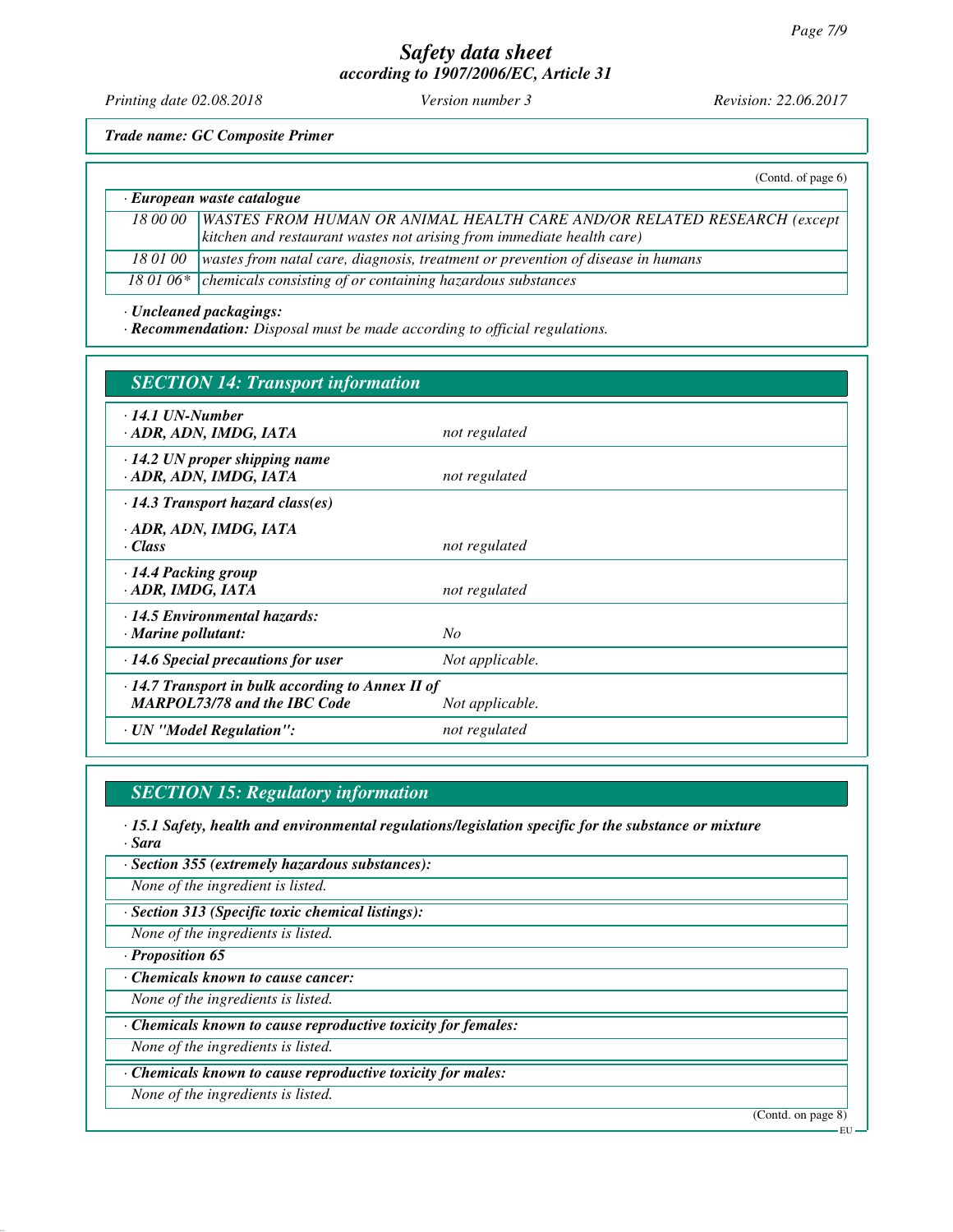*Printing date 02.08.2018 Version number 3 Revision: 22.06.2017*

(Contd. of page 7)

*Trade name: GC Composite Primer*

*· Chemicals known to cause developmental toxicity:*

*None of the ingredients is listed.*

#### *· Carcinogenic categories*

*· EPA (Environmental Protection Agency)*

*None of the ingredients is listed.*

*· TLV (Threshold Limit Value established by ACGIH)*

*128-37-0 Butylated hydroxytoluene A4*

*· MAK (German Maximum Workplace Concentration)*

*128-37-0 Butylated hydroxytoluene 4* 

*· NIOSH-Ca (National Institute for Occupational Safety and Health)*

*None of the ingredients is listed.*

*· Directive 2012/18/EU*

*· Named dangerous substances - ANNEX I None of the ingredients is listed.*

*· REGULATION (EC) No 1907/2006 ANNEX XVII Conditions of restriction: 3*

*· 15.2 Chemical safety assessment: A Chemical Safety Assessment has not been carried out.*

## *SECTION 16: Other information*

#### *· Relevant phrases*

*H315 Causes skin irritation. H317 May cause an allergic skin reaction. H319 Causes serious eye irritation. H335 May cause respiratory irritation. · Classification according to Regulation (EC) No 1272/2008 Calculation method · Department issuing SDS: Regulatory affairs · Contact: msds@gc.dental · Abbreviations and acronyms: ADR: Accord européen sur le transport des marchandises dangereuses par Route (European Agreement concerning the International Carriage of Dangerous Goods by Road) IMDG: International Maritime Code for Dangerous Goods IATA: International Air Transport Association GHS: Globally Harmonised System of Classification and Labelling of Chemicals ACGIH: American Conference of Governmental Industrial Hygienists EINECS: European Inventory of Existing Commercial Chemical Substances ELINCS: European List of Notified Chemical Substances CAS: Chemical Abstracts Service (division of the American Chemical Society) VOC: Volatile Organic Compounds (USA, EU) LC50: Lethal concentration, 50 percent LD50: Lethal dose, 50 percent PBT: Persistent, Bioaccumulative and Toxic vPvB: very Persistent and very Bioaccumulative NIOSH: National Institute for Occupational Safety OSHA: Occupational Safety & Health Skin Irrit. 2: Skin corrosion/irritation – Category 2 Eye Irrit. 2: Serious eye damage/eye irritation – Category 2 Skin Sens. 1: Skin sensitisation – Category 1 STOT SE 3: Specific target organ toxicity (single exposure) – Category 3 · Sources • ECHA (http://echa.europa.eu/) • EnviChem (www.echemportal.org)*

(Contd. on page 9)

**EU**